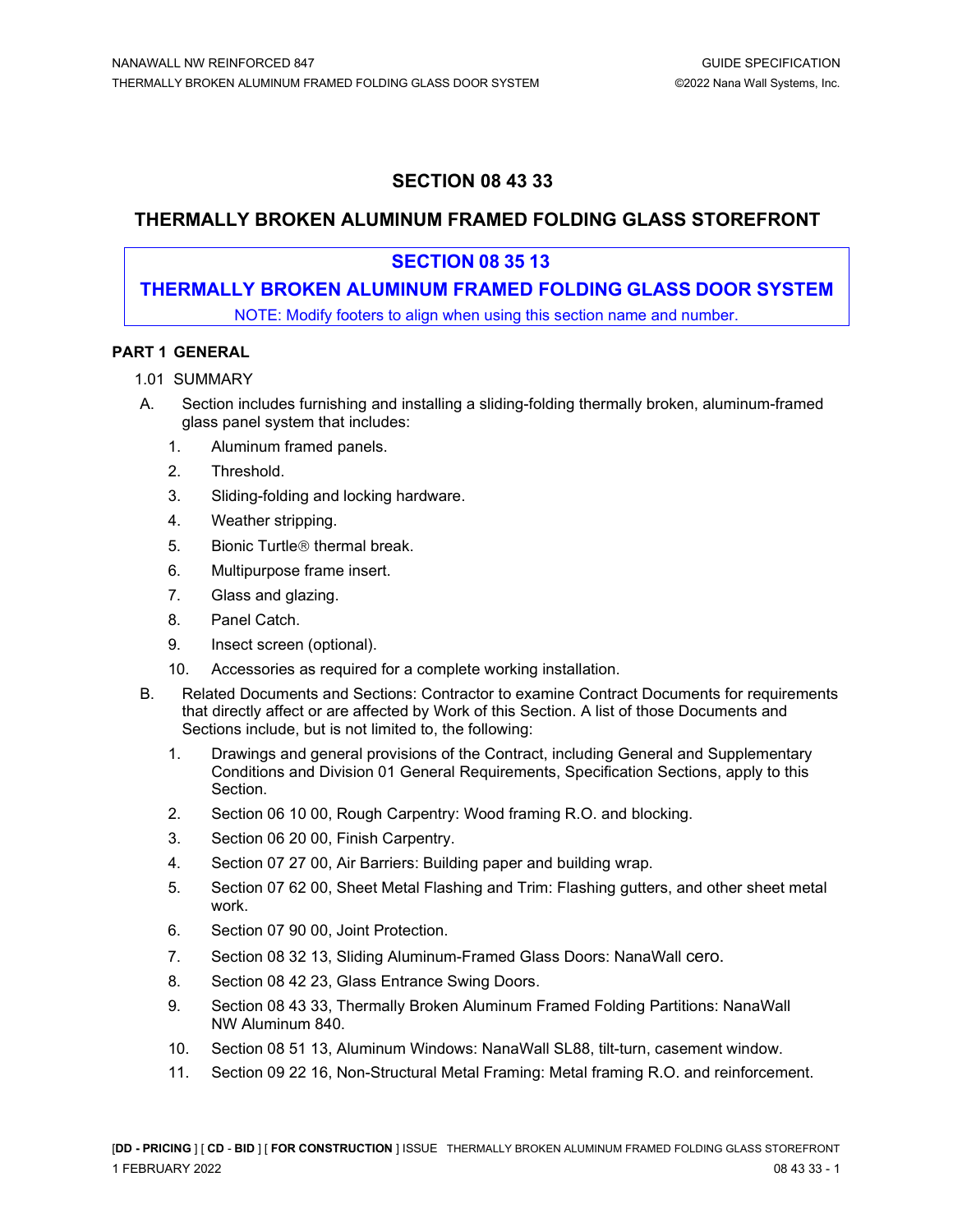#### 1.02 REFERENCES

- A. Reference Standards in accordance with Division 01 and current editions from the following:
	- 1. AAMA. American Architectural Manufacturers Association; www.aamanet.org
		- a. AAMA 205-15, In-Plant Testing Guidelines for Manufacturers and Independent Laboratories.
		- b. AAMA 502, Voluntary Specification for Field Testing of Newly Installed Fenestration Products.
		- c. AAMA 611, Voluntary Specification for Anodized Architectural Aluminum.
		- d. AAMA 920-11, Specification for Operating Cycle Performance of Side-Hinged Exterior Door Systems.
		- e. AAMA 1304, Voluntary Specifications for Forced Entry Resistance of Side-Hinged Door Systems.
		- f. AAMA 2604, Voluntary Specifications, Performance Requirements and Test Procedures for High Performance Organic Coatings on Aluminum Extrusions and Panels.
		- g. AAMA/WDMA/CSA 101/I.S.2/A440-17, NAFS, North American Fenestration Standard Specification for Windows, Doors and Skylights.
	- 2. ANSI. American National Standards Institute; www.ansi.org
		- a. ANSI Z97.1, Safety Performance Specifications and Methods of Test for Safety Glazing Material Used in Buildings.
	- 3. ASTM. ASTM International; www.astm.org
		- a. ASTM C1036, Standard Specification for Flat Glass.
		- b. ASTM C1048, Standard Specification for Heat-Strengthened and Fully Tempered Flat Glass.
		- c. ASTM E283-04 (2012), Standard Test Method for Determining Rate of Air Leakage Through Exterior Windows, Curtain Walls, and Doors Under Specified Pressure Differences Across the Specimen.
		- d. ASTM E330-00 (2016), Standard Test Method for Structural Performance of Exterior Windows, Curtain Walls, and Doors by Uniform Static Air Pressure Difference.
		- e. ASTM E331-00 (2016), Standard Test Method for Water Penetration of Exterior Windows, Skylights, Doors, and Curtain Walls by Uniform Static Air Pressure Difference.
		- f. ASTM E547-00 (2016), Standard Test Method for Water Penetration of Exterior Windows, Skylights, Doors, and Curtain Walls by Cyclic Static Air Pressure Difference.
		- g. ASTM E2068-00 (2016), Standard Test Method for Determination of Operating Force of Sliding Windows and Doors.
		- h. ASTM E987-88 (2017), Standard Test Methods for Deglazing Force of Fenestration Products.
		- i. ASTM E1332, Standard Classification for Rating Outdoor-Indoor Sound Attenuation.
		- j. ASTM F842, Standard Test Methods for Measuring the Forced Entry Resistance of Sliding Door Assemblies, Excluding Glazing Impact.
	- 4. Construction Products Directive (CPD), a legal mandate of the European Commission; http://ec.europa.eu/growth/single-market/european-standards/harmonisedstandards/construction-products/index\_en.htm
		- a. CE Mark; http://ec.europa.eu/growth/single-market/ce-marking/index\_en.htm
	- 5. CPSC. Consumer Product Safety Commission; www.cpsc.gov
		- a. CPSC 16CFR-1201, Safety Standard for Architectural Glazing Materials
	- 6. CSA Group (Canadian Standards Association); www.csagroup.org/global/en/home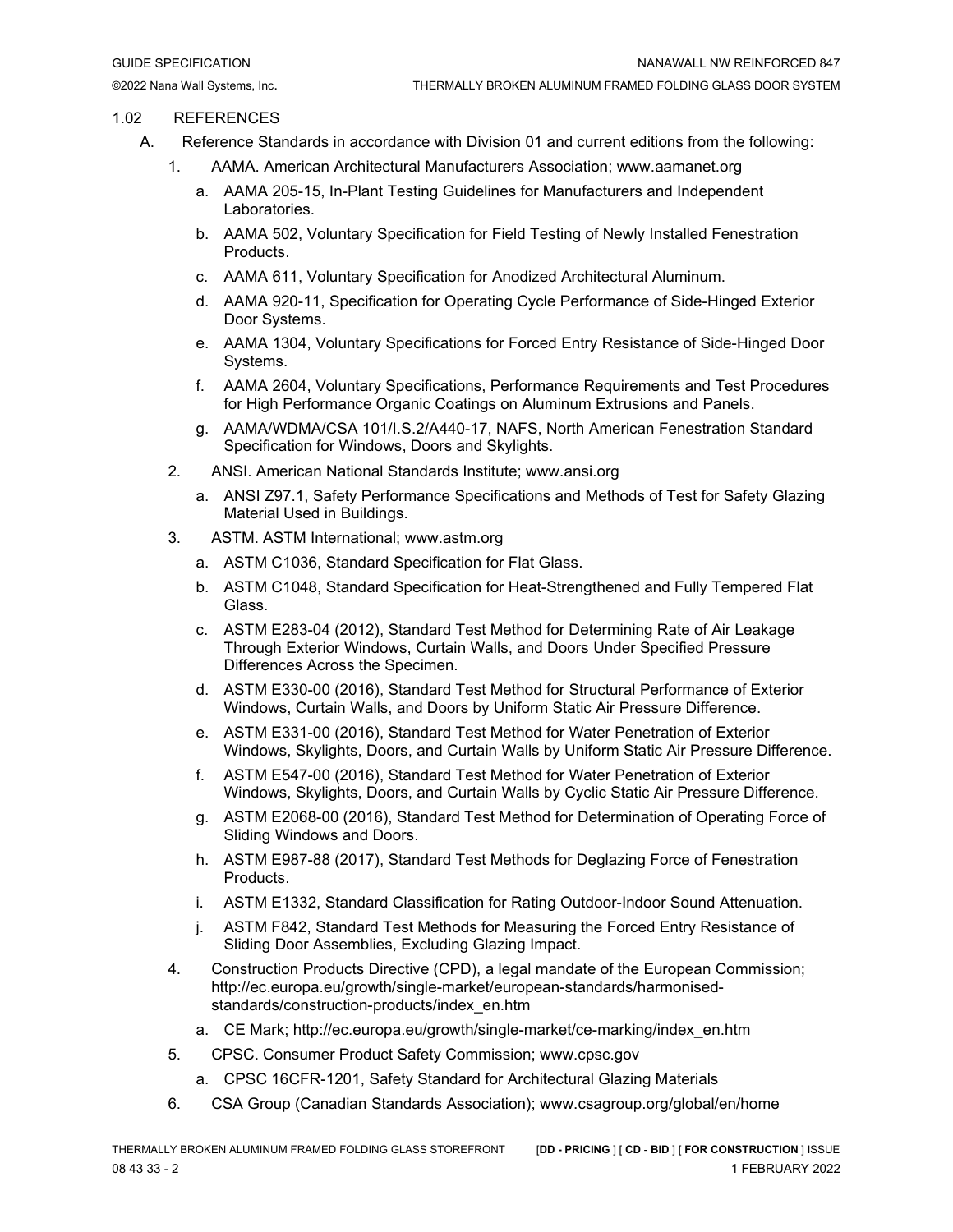- a. CSA A440S1 The Canadian supplement to North American (NAFS) standards
- 7. DIN. "Deutsches Institut für Normung" (German institute for standardization); www.enstandard.eu/din-standards
	- a. DIN EN 1090, Manufacturing qualification for welding of supporting building components.
	- b. DIN EN 1191, Windows and Pedestrian Doors Mechanical Durability Test Method.
	- c. DIN EN 1627, Pedestrian door sets, windows, curtain walling, grilles and shutters Burglar resistance - Requirements and classification.
	- d. DIN EN 1630, Pedestrian door sets, windows, curtain walling, grilles and shutters Burglar resistance - Test method for the determination of resistance to manual burglary attempts.
	- e. DIN EN ISO 9001, 2015 quality management system registration.
	- f. DIN EN ISO 12400, Windows and pedestrian doors Mechanical durability Requirements and classification.
	- g. DIN EN ISO 14001, 2015 environmental management system registration.
- 8. Energy Star, U.S. Environmental Protection Agency (EPA) Program; www.energystar.gov
- 9. NFRC. National Fenestration Rating Council; www.nfrc.org
	- a. NFRC 100, Procedure for Determining Fenestration Product U-factors.
	- b. NFRC 200, Procedure for Determining Fenestration Product Solar Heat Gain Coefficient and Visible Transmittance at Normal Incidence.
	- c. NFRC 400, Procedure for Determining Fenestration Product Air Leakage.
	- d. NFRC 500, Procedure for Determining Fenestration Product Condensation Resistance Rating Values.
- 1.03 ADMINISTRATIVE REQUIREMENTS
	- A. Coordination: Coordinate Folding Glass Door system and framing R.O.
	- B. Pre-installation Meetings: See Section 01 30 00.
- 1.04 SUBMITTALS
	- A. For Contractor submittal procedures see Section 01 30 00.
	- B. Product Data: Submit manufacturer's printed product literature for each Folding Glass Door system to be incorporated into the Work. Show performance test results and details of construction relative to materials, dimensions of individual components, profiles, and colors.
	- C. Product Drawings: Indicate Folding Glass Door system component sizes, dimensions and framing R.O., configuration, swing panels, direction of swing, stacking layout, typical head jamb, side jambs and sill details, type of glazing material, and handle heights.
	- D. Certificates: Submit CE Mark Certificate.
	- E. Manufacturers' Instructions: Submit Owner's Manual from manufacturer which includes installation instructions, operation and maintenance data: Identify with project name, location and completion date, and type and size of unit installed.

NOTE: Delete the following Article if LEED is not applicable; edit to meet project LEED requirements.

- F. Sustainable Design Submittals (USGBC [LEED®](https://www.epa.gov/sites/production/files/2014-03/documents/018113_0.pdf)): Refer to Section 01 81 15, LEED Design Requirements.
	- 1. **LEED 2009** (v3) Credits. Complete online LEED forms and submit other required materials as follows:
		- a. Energy and Atmosphere (EA) Credits:
			- 1). EA Credit 1 (EAc1): Optimize Energy Performance:
		- b. Materials and Resources (MR) Credits: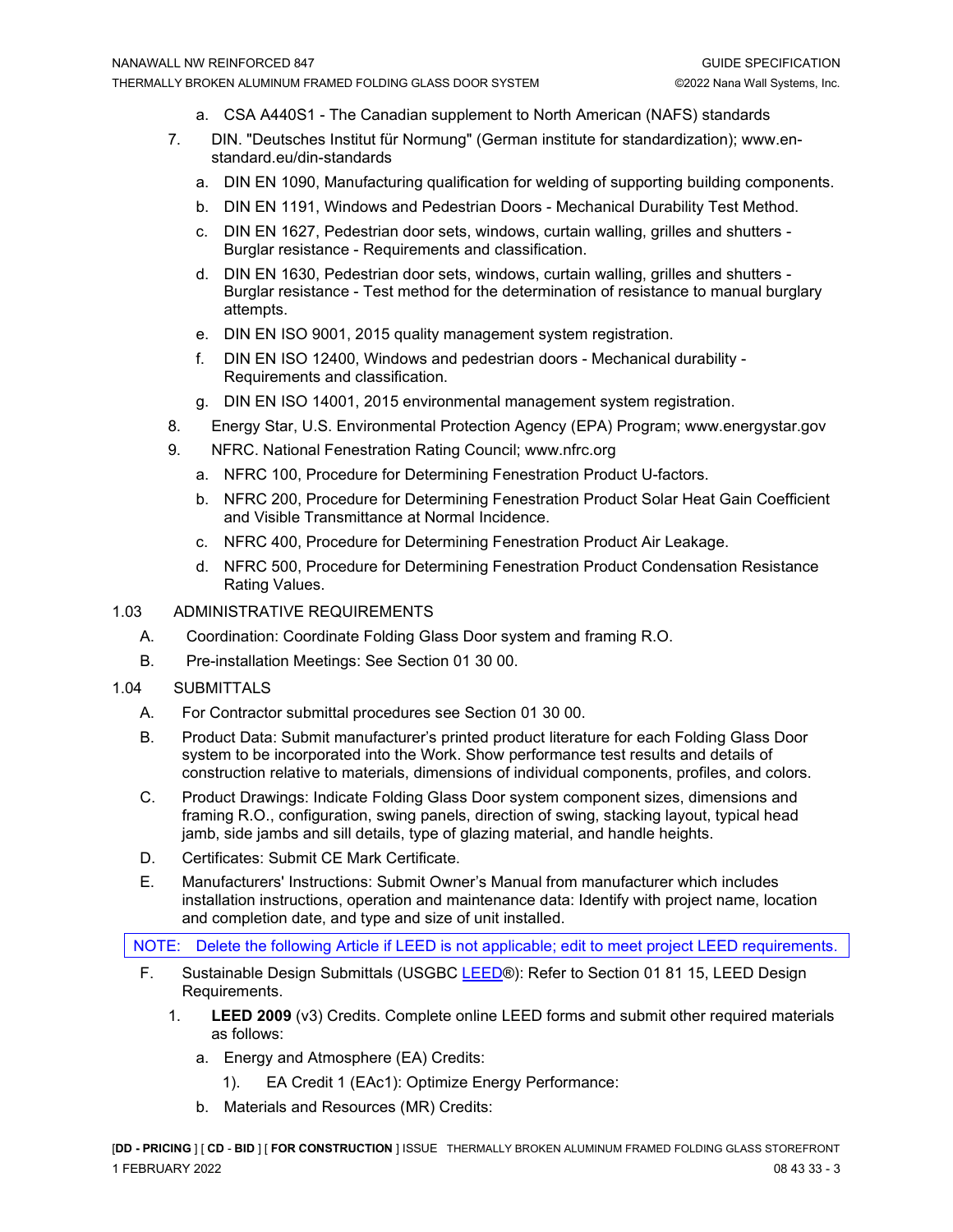- 1). MR Credit 1.1 (MRc1.1): Building Reuse Maintain Existing Exterior Walls, Floors and Roof.
- 2). MR Credit 1.2 (MRc1.2): Building Reuse Maintain Existing Interior Nonstructural Elements.
- 3). MR Credit 2 (MRc2): Construction Waste Management.

NOTE: MR Credit 3 below can apply to reusing salvaged Folding Glass Door.

- 4). MR Credit 3: Materials Reuse 5% (MRc3.1) or 10% (MRc3.2)
- c. Indoor Environmental Quality (EQ) Credits:
	- 1). IEQ Credit 2 (IEQc2): Increased Ventilation Case 2 Naturally Ventilated Spaces.
	- 2). IEQ Credit 8.1 (IEQc8.1): Daylight & Views Daylight 75% of Spaces.
	- 3). IEQ Credit 8.2 (IEQc8.2): Daylight & Views Views for 90% of Spaces.
- 2. **LEED v4 for Building Design and Construction** (BD&C) Credits. Complete online LEED forms and submit other required materials as follows:
	- a. Energy and Atmosphere (EA) Credits:
		- 1). EA Credit 2 (EAc2): Optimize Energy Performance.
	- b. Materials and Resources (MR) Credits:

NOTE: MR Credit 1 below can apply to reusing salvaged Folding Glass Door.

- 1). MR Credit 1 (MRc1): Building Life-Cycle Impact Reduction; Option 3 Building and Material Reuse.
- c. Indoor Environmental Quality (EQ) Credits:
	- 1). EQ Credit 7 (EQc7): Daylight
	- 2). EQ Credit 8 (EQc8): Quality Views
	- 3). EQ Credit 9 (EQc9): Acoustic Performance
		- a). Submit calculations or measurements for occupant spaces to meet sound transmission class ratings between adjacent spaces and reverberation time requirements within a room.
- G. LEED Closeout Documentation:

NOTE: Edit below to meet project LEED requirements.

- 1. **LEED 2009** (v3). Submit completed LEEDTM submittal Worksheet Templates for the following credits:
	- a. EAc1, MRc1.1, MRc1.2, MRc2, MRc3, MRc6, IEQc2, IEQc8.1, IEQc8.2
- 2. **LEED v4** (BD&C). Submit information and documentation to complete LEEDTM Worksheet Templates for the following credits:
	- a. EAc2, MRc1, EQc7, EQc8, EQc9
- 1.05 QUALITY ASSURANCE
	- A. Regulatory Requirements: Folding Glass Door to be CE Mark certified.
	- NOTE: The CE mark serves as verification that the product conforms with the essential requirements of the Construction Products Directive (CPD), a legal mandate of the European Commission. CE certified windows and doors provide building professionals with a uniform set of technical standards to evaluate and specify product performance with added assurance that NanaWall products are safe and fit for purpose.
		- B. Manufacturer Qualifications: Manufacturer capable of providing complete, precision built, engineered, pre-fitted units with a minimum thirty (30) years' experience in the sale of foldingsliding door systems for large openings in the North American market.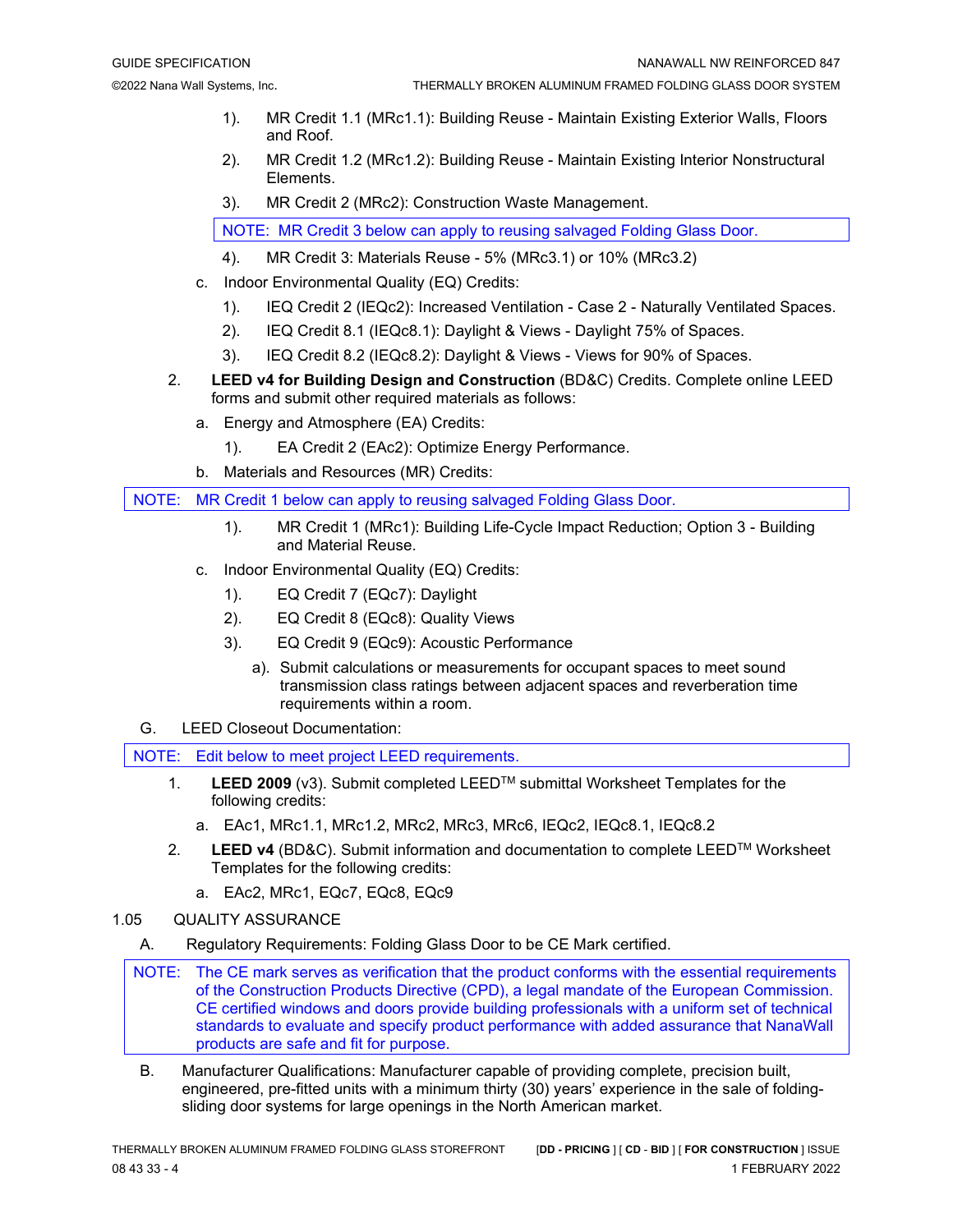- 1. Manufacturer to have DIN EN ISO 9001: 2015 quality management system registration.
- 2. Manufacturer to have DIN EN ISO 14001: 2015 environmental management system registration.
- C. Installer Qualifications: Installer experienced in the installation of manufacturer's products or other similar products for large openings. Installer to provide reference list of at least three (3) projects of similar scale and complexity successfully completed in the last three (3) years.
	- 1. Installer to be trained and certified by manufacturer.
- D. Single Source Responsibility: Furnish Folding Glass Door system materials from one manufacturer for entire Project.

#### 1.06 DELIVERY, STORAGE, AND HANDLING

- A. Comply with manufacturer's instructions and recommendations, Section 01 60 00 requirements, and as follows:
	- 1. Deliver materials to job site in sealed, unopened cartons or crates.
		- a. Upon receipt, inspect the shipment to ensure it is complete, in good condition and meets project requirements.
	- 2. Store material under cover in a clean and dry location, protecting units against weather and defacement or damage from construction activities, especially to the edges of panels.

#### 1.07 FIELD CONDITIONS

A. Field Measurements: Contractor to field verify dimensions of rough openings (R.O.) and threshold depressions to receive sill. Mark field measurements on product drawing submittal.

#### 1.08 WARRANTY

- A. Manufacturer Warranty: Provide Folding Glass Door system manufacturer's standard limited warranty as per manufacturer's published warranty document in force at time of purchase, subject to change, against defects in materials and workmanship.
	- 1. Warranty Period beginning with the earliest of 120 days from Date of Delivery or Date of Substantial Completion:
		- a. Rollers and Insulated Glass Seal Failure: Ten (10) years.
		- b. All Other Components Except Screens: Ten (10) years.
			- 1). Exception: Five (5) years if NOT installed by manufacturer's specific system approved or certified trained installer.

### **PART 2 PRODUCTS**

#### 2.01 MANUFACTURERS

A. Basis-of-Design Product by Manufacturer: **Generation 4 Folding Glass Walls** by **NanaWall NW Reinforced 847.** [\(www.nanawall.com\)](http://www.nanawall.com/)

**NANA WALL SYSTEMS**, **INC**. 100 Meadow Creek Drive, Corte Madera, CA 94925 Toll Free (800) 873-5673 Telephone: (415) 383-3148 Fax: (415) 383-0312 Email: [info@nanawall.com](mailto:info@nanawall.com)

- 1. Substitution Procedures: See Section 01 20 00; Submit completed and signed:
	- a. Document 00 43 25, Substitution Request Form (During Procurement)
	- b. Document 00 63 25, Substitution Request Form (During Construction)

#### 2.02 PERFORMANCE / DESIGN CRITERIA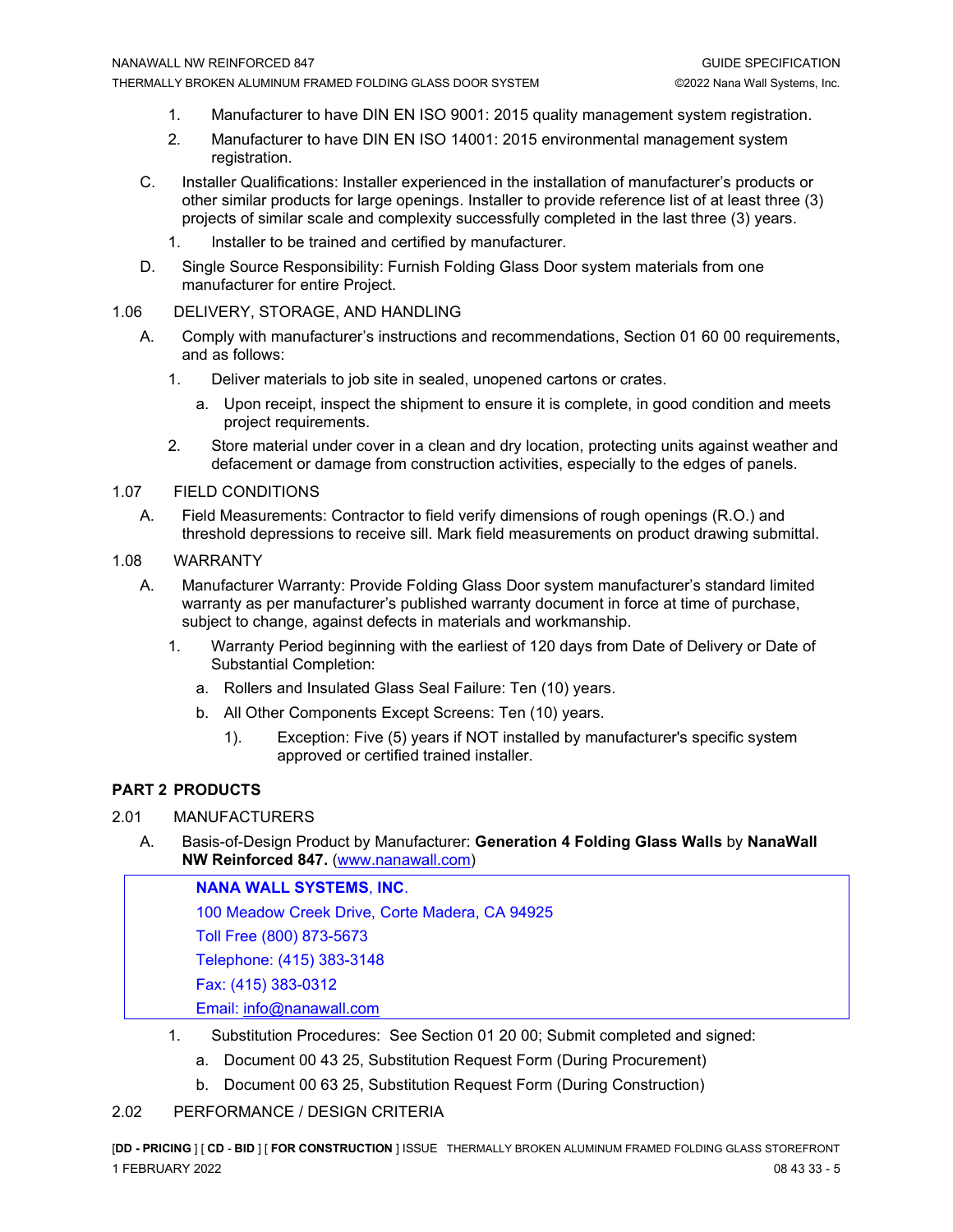- NOTE: Select one of the five Performance Criteria paragraphs below for different Sill and Opening type, deleting paragraphs not chosen. Choose the Hybrid Sill, Low Profile Saddle Sill, or Low Profile Saddle Sill with UniverSILL® Inward or Outward Opening Units. Weeps, when provided, are to be drilled in the field by the installer to manufacturer's requirements. Air infiltration and water penetration testing results are only applicable if the unit matches the tested panel and unit size, direction of opening and type of sill. Results shown only apply to odd-odd, odd-even, odd-frame and even-frame configurations and NOT to even-even configurations. Even higher ratings may be possible for odd-odd and odd-frame configurations. Structural load testing results are only applicable for the test unit size and type of locking and rods. Comparative analysis charts published by manufacturer shows which panel sizes, if any, meets the structural loading design pressures specifically required for the project. Check for limitations on the use of these charts in the jurisdiction of the project. Forced entry testing results are only applicable for the test unit type of locking. Check for requirements in the jurisdiction of the project. See manufacturer's latest published data regarding performance. It is expected that the installed system's performance would be not more than 2/3rds of the following certified laboratory test data in accordance with AAMA 502. A. Performance Criteria (Specific or equivalent to lab tested): **Hybrid Sill - Inward Opening**
	- 1. Folding Glass Door Units tested to AAMA/WDMA/CSA 101/I.S.2/A440-17 (NAFS-17):
		- a. Class CW-PG55 FLD 157-1/3 inch x 102-1/4 inch (4000 mm x 2600 mm) and Class LC-PG70 – FLD 157-1/3 inch x 102-1/4 inch (4000 mm x 2600 mm) with 1L3R configuration for inward opening units.
	- 2. Structural Load Deflection (ASTM E330):
		- a. Design Pressure Positive: 85 psf (4050 Pa)
		- b. Design Pressure Negative: 85 psf (4050 Pa)
		- c. Uniform Load deflection, L/175: Pass 57 psf (2720 Pa)
	- 3. Air Infiltration (ASTM E283):
		- a.  $0.03$  cfm/ft<sup>2</sup> (0.15 L/s/m<sup>2</sup>) at a static air pressure difference of 1.57 psf (75 Pa)
		- b.  $0.08$  cfm/ft<sup>2</sup> (0.41 L/s/m<sup>2</sup>) at a static air pressure difference of 6.24 psf (300 Pa)
		- c. Canadian Air Infiltration/Exfiltration Level: A3
	- 4. Water Penetration (ASTM E331, ASTM E547):
		- a. No uncontrolled water leakage at a static test pressure of 9 psf (450 Pa). (Not applicable for even-even configurations)
	- B. Performance Criteria (Specific or equivalent to lab tested): **Hybrid Sill - Outward Opening**
		- 1. Folding Glass Door Units tested to AAMA/WDMA/CSA 101/I.S.2/A440-17 (NAFS-17):
			- a. Class CW-PG55 FLD 157-1/3 inch x 102-1/4 inch (4000 mm x 2600 mm) and Class LC-PG70 – FLD 157-1/3 inch x 102-1/4 inch (4000 mm x 2600 mm) with 1L3R configuration for outward opening units.
		- 2. Structural Load Deflection (ASTM E330):
			- a. Design Pressure Positive: 85 psf (4050 Pa)
			- b. Design Pressure Negative: 85 psf (4050 Pa)
			- c. Uniform Load deflection, L/175: Pass 57 psf (2720 Pa)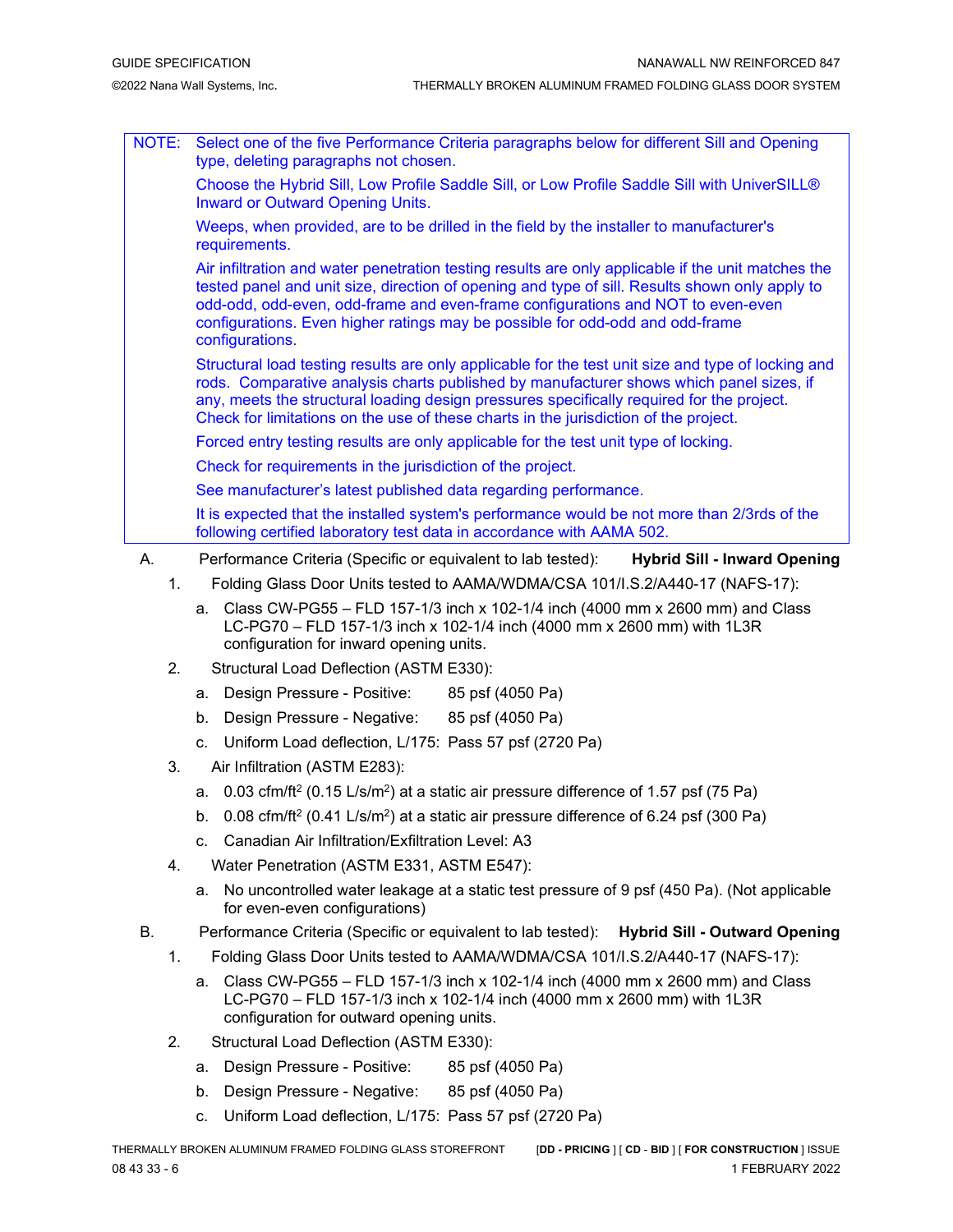- 3. Air Infiltration (ASTM E283):
	- a.  $0.03$  cfm/ft<sup>2</sup> (0.15 L/s/m<sup>2</sup>) at a static air pressure difference of 1.57 psf (75 Pa)
	- b. 0.09 cfm/ft<sup>2</sup> (0.47 L/s/m<sup>2</sup>) at a static air pressure difference of 6.24 psf (300 Pa)
	- c. Canadian Air Infiltration/Exfiltration Level: A3
- 4. Water Penetration (ASTM E331, ASTM E547):
	- a. No uncontrolled water leakage at a static test pressure of 9 psf (450 Pa). (Not applicable for even-even configurations)
- C. Performance Criteria (Lab Tested): **Low Profile Saddle Sill - Inward Opening**
	-
	- 1. Folding Glass Door Units tested to AAMA/WDMA/CSA 101/I.S.2/A440-17 (NAFS-17):
		- a. Class CW-PG35 FLD 157-1/3 inch x 102-1/4 inch (4000 mm x 2600 mm) with 1L3R configuration for inward opening units.
	- 2. Structural Load Deflection (ASTM E330):
		- a. Design Pressure Positive: 85 psf (4050 Pa)
		- b. Design Pressure Negative: 85 psf (4050 Pa)
		- c. Uniform Load deflection, L/175: Pass 57 psf (2720 Pa)
	- 3. Air Infiltration (ASTM E283):
		- a.  $0.11 \text{ cfm/ft}^2$  (0.56 L/s/m<sup>2</sup>) at a static air pressure difference of 1.57 psf (75 Pa)
		- b. 0.29 cfm/ft<sup>2</sup> (1.50 L/s/m<sup>2</sup>) at a static air pressure difference of 6.24 psf (300 Pa)
		- c. Canadian Air Infiltration/Exfiltration Level: A2
	- 4. Water Penetration (ASTM E331, ASTM E547):
		- a. No uncontrolled water leakage at a static (with weeps) test pressure of 5.43 psf (260 Pa). (Not applicable for even-even configurations)
- D. Performance Criteria (Lab Tested): **Low Profile Saddle Sill - Outward Opening**
	- 1. Folding Glass Door Units tested to AAMA/WDMA/CSA 101/I.S.2/A440-17 (NAFS-17):
		- a. Class CW-PG35 FLD 157-1/3 inch x 102-1/4 inch (4000 mm x 2600 mm) with 1L3R configuration for outward opening units.
	- 2. Structural Load Deflection (ASTM E330):
		- a. Design Pressure Positive: 85 psf (4050 Pa)
		- b. Design Pressure Negative: 85 psf (4050 Pa)
		- c. Uniform Load deflection, L/175: Pass 57 psf (2720 Pa)
	- 3. Air Infiltration (ASTM E283):
		- a.  $0.12 \text{ cfm/ft}^2 (0.61 \text{ L/s/m}^2)$  at a static air pressure difference of 1.57 psf (75 Pa)
		- b. 0.29 cfm/ft<sup>2</sup> (1.50 L/s/m<sup>2</sup>) at a static air pressure difference of 6.24 psf (300 Pa)
		- c. Canadian Air Infiltration/Exfiltration Level: A2
	- 4. Water Penetration (ASTM E331, ASTM E547):
		- a. No uncontrolled water leakage at a static (with weeps) test pressure of 5.43 psf (260 Pa). (Not applicable for even-even configurations)
- E. Performance Criteria (Specific or equivalent to lab tested): **Low Profile Saddle Sill with UniverSILL® - Outward Opening**
	- 1. Folding Glass Door Units tested to AAMA/WDMA/CSA 101/I.S.2/A440-17 (NAFS-17):
		- a. Class CW-PG55 FLD 157-1/3 inch x 102-1/4 inch (4000 mm x 2600 mm) and Class LC-PG60 – FLD 157-1/3 inch x 102-1/4 inch (4000 mm x 2600 mm) with 1L3R configuration for outward opening units.
	- 2. Structural Load Deflection (ASTM E330):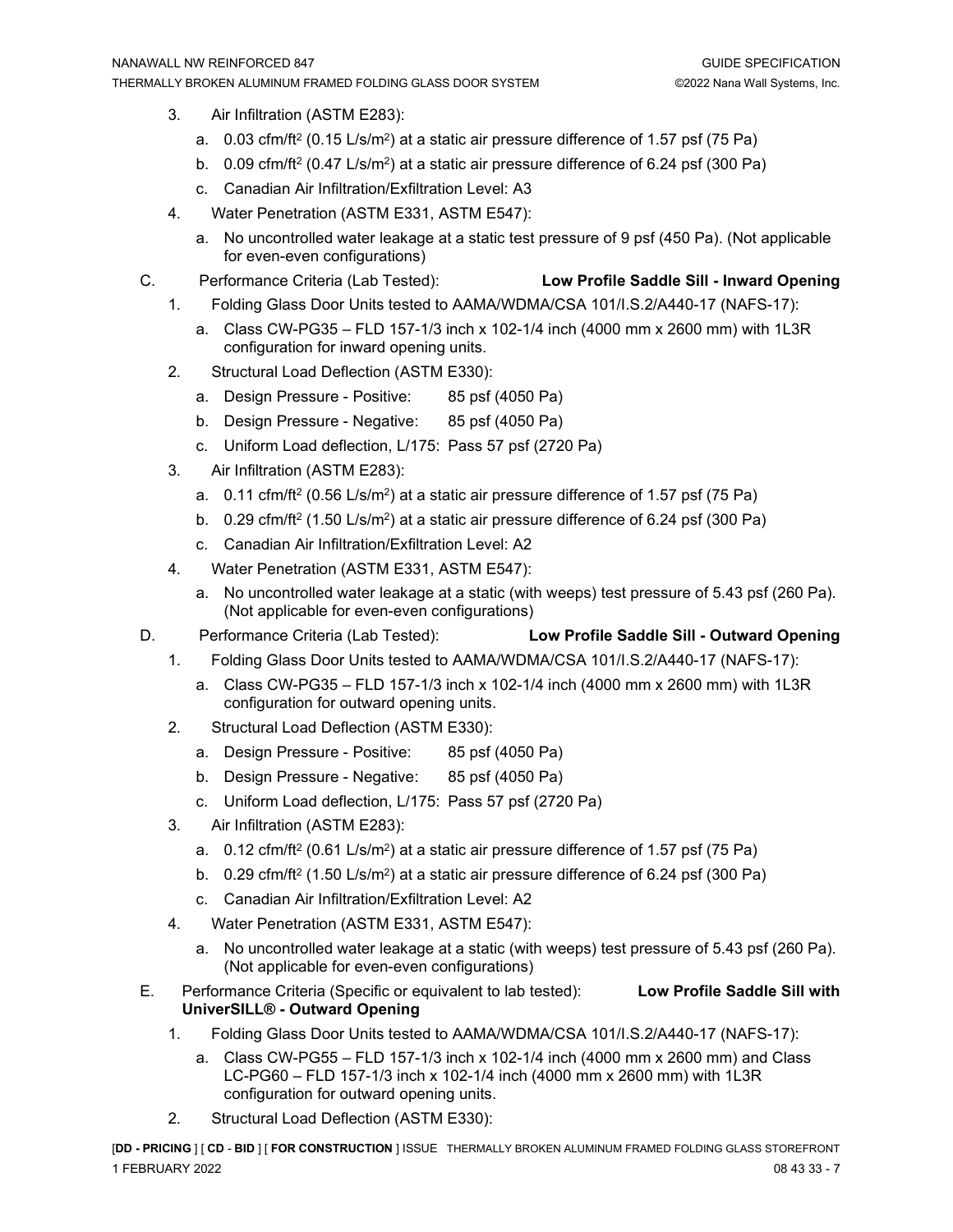- a. Design Pressure Positive: 85 psf (4050 Pa)
- b. Design Pressure Negative: 85 psf (4050 Pa)
- c. Uniform Load deflection, L/175: Pass 57 psf (2720 Pa)
- 3. Air Infiltration (ASTM E283):
	- a. 0.04 cfm/ft<sup>2</sup> (0.20 L/s/m<sup>2</sup>) at a static air pressure difference of 1.57 psf (75 Pa)
	- b. 0.07 cfm/ft<sup>2</sup> (0.36 L/s/m<sup>2</sup>) at a static air pressure difference of 6.24 psf (300 Pa)
	- c. Canadian Air Infiltration/Exfiltration Level: A3
- 4. Water Penetration (ASTM E331, ASTM E547):
	- a. No uncontrolled water leakage at a static (with weeps) test pressure of 7.5 psf (360 Pa). (Not applicable for even-even configurations)

|                                                                                                                                                                                                                                                                                                                                                               | (Not applicable for even-even configurations)                                                                                                                                                                                                   |                                        |                                        |  |
|---------------------------------------------------------------------------------------------------------------------------------------------------------------------------------------------------------------------------------------------------------------------------------------------------------------------------------------------------------------|-------------------------------------------------------------------------------------------------------------------------------------------------------------------------------------------------------------------------------------------------|----------------------------------------|----------------------------------------|--|
| NOTE:                                                                                                                                                                                                                                                                                                                                                         | Items below are common for all sill types, except as noted.                                                                                                                                                                                     |                                        |                                        |  |
| F.<br>Performance Criteria (Lab Tested):                                                                                                                                                                                                                                                                                                                      |                                                                                                                                                                                                                                                 |                                        |                                        |  |
| 1.                                                                                                                                                                                                                                                                                                                                                            | Swing Panel - Operation / Cycling Performance (AAMA 920):                                                                                                                                                                                       |                                        | 500,000 cycles                         |  |
| 2.                                                                                                                                                                                                                                                                                                                                                            | System - Life Cycle Performance (DIN EN 1191/12400):                                                                                                                                                                                            |                                        | 20,000 cycles                          |  |
| 3.                                                                                                                                                                                                                                                                                                                                                            | Operating Force (ASTM E2068):                                                                                                                                                                                                                   |                                        |                                        |  |
|                                                                                                                                                                                                                                                                                                                                                               | Swing Panel: Open 1 lbf (2.8 N) & Close 1 lbf (3.9 N)<br>a.                                                                                                                                                                                     |                                        |                                        |  |
|                                                                                                                                                                                                                                                                                                                                                               | <b>Folding Panels:</b><br>b.                                                                                                                                                                                                                    |                                        |                                        |  |
|                                                                                                                                                                                                                                                                                                                                                               | Initiate Motion - Open 4 lbf (20 N) & Close 3 lbf (15 N)<br>$1$ ).                                                                                                                                                                              |                                        |                                        |  |
|                                                                                                                                                                                                                                                                                                                                                               | Maintain Motion - Open 1 lbf (3 N) & Close 1 lbf (4 N)<br>2).                                                                                                                                                                                   |                                        |                                        |  |
| NOTE:<br>Forced entry testing results are only applicable for the test unit type of locking. See<br>manufacturer's latest published data regarding performance.                                                                                                                                                                                               |                                                                                                                                                                                                                                                 |                                        |                                        |  |
| 4.                                                                                                                                                                                                                                                                                                                                                            | Forced Entry (AAMA 1304, DIN EN 1191):                                                                                                                                                                                                          |                                        | Pass                                   |  |
| 5.                                                                                                                                                                                                                                                                                                                                                            | Forced Entry Resistance (ASTM F842, AAMA 1304, CAWM 300):                                                                                                                                                                                       |                                        | Meets Grade 40; +F2                    |  |
| <b>NOTE:</b><br>Retain Burglary Resistance subparagraph below when desired; this additional security option<br>is available for an upcharge.                                                                                                                                                                                                                  |                                                                                                                                                                                                                                                 |                                        |                                        |  |
| 6.                                                                                                                                                                                                                                                                                                                                                            | Unit Burglary Resistance:                                                                                                                                                                                                                       |                                        | EN 1627-30, Class RC2/ RC2N certified  |  |
| 7.                                                                                                                                                                                                                                                                                                                                                            | Thermal Performance (U-factor):                                                                                                                                                                                                                 | NFRC 100 rated, certified, and labeled |                                        |  |
| 8.                                                                                                                                                                                                                                                                                                                                                            | Solar Heat Gain Coefficient (SHGC) + Visible Light Transmission (VT):<br>NFRC 200 rated,<br>certified, and labeled                                                                                                                              |                                        |                                        |  |
| 9.                                                                                                                                                                                                                                                                                                                                                            | Air Leakage:                                                                                                                                                                                                                                    |                                        | NFRC 400 rated, certified, and labeled |  |
| 10.                                                                                                                                                                                                                                                                                                                                                           | Condensation Resistance (CR):                                                                                                                                                                                                                   | NFRC 500 rated, certified, and labeled |                                        |  |
| <b>NOTE:</b>                                                                                                                                                                                                                                                                                                                                                  | The NFRC 100, 200, 400 and 500 ratings of the NW Reinforced 847 Folding Glass Door<br>System meet Prescriptive Method requirements for U-factor, SHGC, Air Leakage and CR of<br>California Title 24, Chapter 3, Building Envelope Requirements. |                                        |                                        |  |
| For the listing of Nana Wall product NFRC testing reports go to the following website<br>http://search.nfrc.org/search/searchdefault.aspx; click on Door (Find Ratings for Door<br>Products); click on the Search by Manufacturer button; click Manufacturers, scroll down to<br>and click on Nana Wall Systems, Inc., and click on the Find Products button. |                                                                                                                                                                                                                                                 |                                        |                                        |  |
| 1. EPA Energy Star:<br>Meets requirements                                                                                                                                                                                                                                                                                                                     |                                                                                                                                                                                                                                                 |                                        |                                        |  |
| NOTE:                                                                                                                                                                                                                                                                                                                                                         | <b>Energy Star</b> values for DOORS with > 50% glass can be achieved by specific glass units<br>meeting the following requirements:                                                                                                             |                                        |                                        |  |
|                                                                                                                                                                                                                                                                                                                                                               | Northern & North-Central Region:                                                                                                                                                                                                                | $< 0.30$ U-factor                      | <b>0.40 SHGC</b>                       |  |
|                                                                                                                                                                                                                                                                                                                                                               | South-Central & Southern Region:                                                                                                                                                                                                                | < 0.30 U-factor                        | <b>0.25 SHGC</b>                       |  |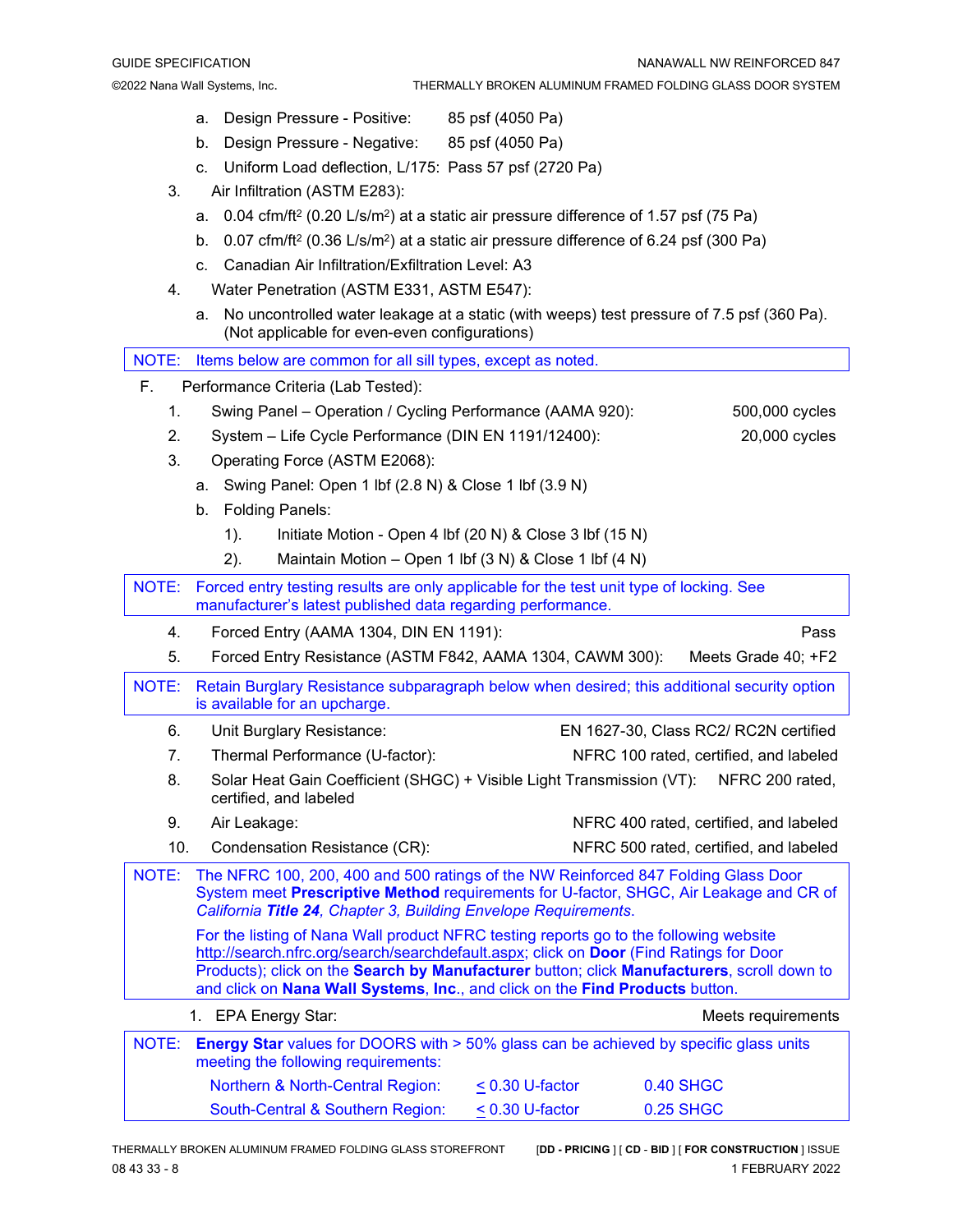NOTE: **Energy Star** Air Leakage Rating Requirements (ASTM E283 in accordance with NFRC 400 or AAMA/WDMA/CSA 101/I.S.2/A440-11): Swinging Door:  $\leq 0.5$  cfm/ft<sup>2</sup> (2.56 L/s/m<sup>2</sup>) For guidance only as Nana Wall Systems is not a participant of the Energy Star Program.

- G. LEED Characteristics:
	- 1. **LEED 2009** (v3)
		- a. EAc1: *NanaWall* systems using low U-Value designed double or triple IGU and thermally broken frames can provide significant energy performance.
		- b. MRc1.1: *NanaWall* exterior glass wall systems, not demolished in a renovation project, are reused in the same location.
		- c. MRc2: *NanaWall* cardboard shipping crates are made of 60% recycled material and are 100% recyclable.
		- d. MRc3: *NanaWall's* components easily disassemble and reassemble to "*Use* as *salvaged... or reused materials*."
		- e. IEQc2: *NanaWall* systems provide natural ventilation in the open position, assisting in the 90% required natural ventilation of occupied spaces of ASHRAE 62.1.
		- f. EQc8.1: *NanaWall* glass wall assembly borrowed light brings daylight deeper into the floor plate.
		- g. EQc8.2: *NanaWall* glass wall assemblies provide direct outdoor lines of sight.
	- 2. LEED v4 for Building Design and Construction (BD&C)
		- a. EAc2: *NanaWall* systems using low U-Value designed double or triple IGU and thermally/ acoustically broken frames can provide significant energy performance.
		- b. MRc1: *NanaWall* can be easily disassembled for salvage and reuse.
		- c. EQc7: *NanaWall* glass wall assembly borrowed light brings daylight deeper into the floor plate.
		- d. EQc8: *NanaWall* glass wall assemblies provide direct outdoor lines of sight.
- H. Design Criteria:
	- 1. Sizes and Configurations: As indicated by the Drawings for selected number and size of panels, location of swing panels, and number of panels stacking to the left and to the right.
	- 2. Unit Operation: Adjustable sliding and folding hardware with top and bottom tracks.
	- 3. Mounting Type: Floor track supported with upper guide track.
	- 4. Panel Configuration: Straight
	- 5. Stack Storage Configuration:
		- a. [ Inswing type ]
		- b. [ Outswing type ]
	- 6. Panel Type: Hinged

- a. Primary swing panel of paired swing panels, looking from inside, to be on the [ **left** ] [ **right** ].
- b. [ With Entry/Egress panel hinged to bi-folding panels ]
- c. [ With Entry/Egress panel hinged to side jamb ]
- d. [ Without Entry/Egress panel ]
- 7. Panel Pairing Configuration: See drawings.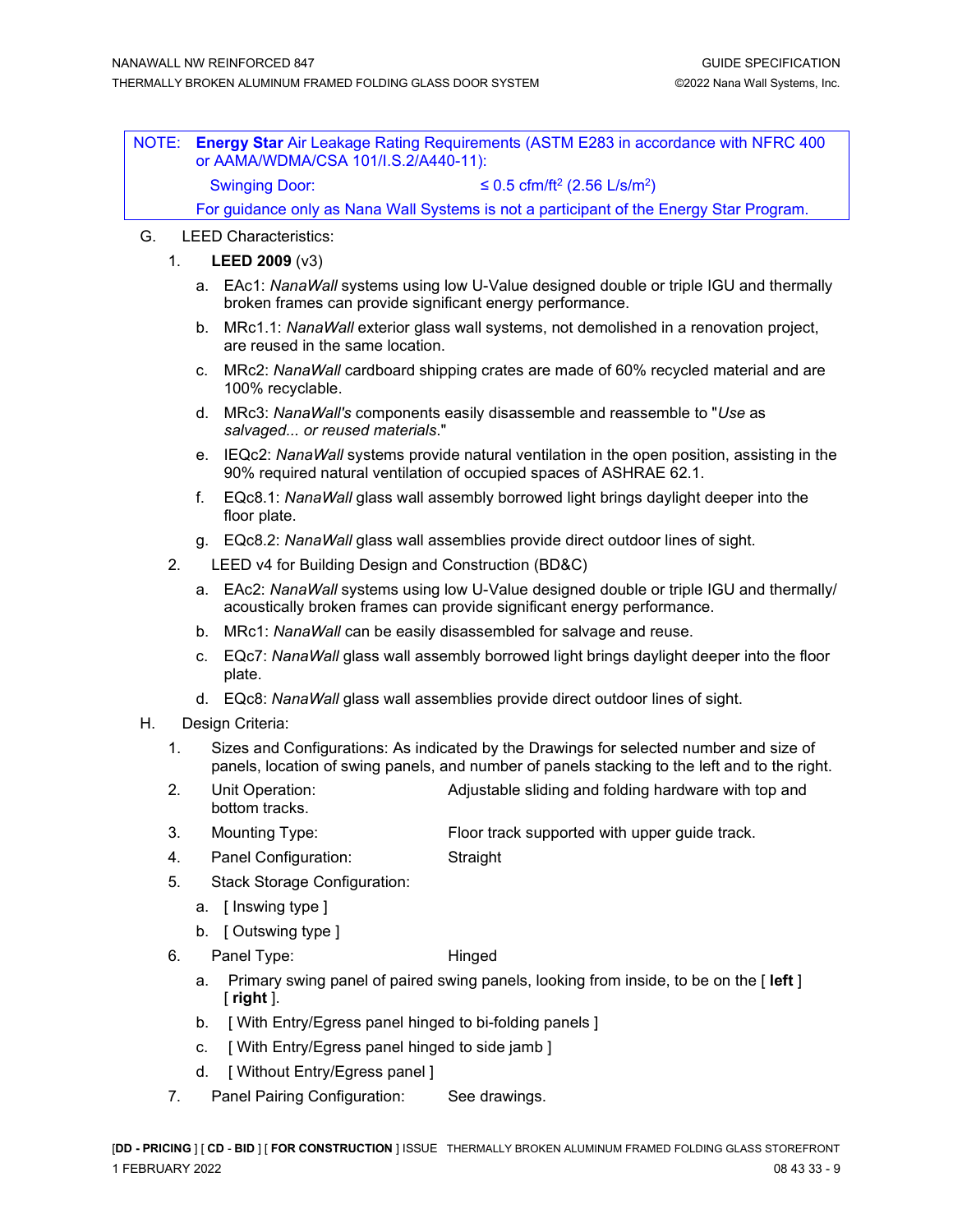- a. [ Bi-folding panels hinged to side jamb ]
- b. [ Bi-folding panels unhinged FourFold or SixFold panel sets ]

NOTE: Sizes and Configurations:<https://www.nanawall.com/products/nw-reinforced-847/options> See manufacturer's drawings for selected custom dimensions within maximum frame sizes possible as indicated in manufacturer's literature.

See drawings for selected number of panels and configuration.

### 2.03 MATERIALS

- A. Thermally Broken Aluminum Framed Folding Glass Door Description: 3-5/16 inch (84 mm) thick, floor track supported system. Manufacturer's standard thermally broken panels and frame profiles, with head track, side jambs, sill and panels with dimensions as shown on Drawings.
	- 1. Panels and Frame:
		- a. Panels
			- 1). Single lite:

NOTE: Single lite above is standard; other options below may require an upcharge. Refer to manufacturer's size chart for glass panel sizes requiring the use of horizontal mullions. 2). [ Multiple lites with horizontal mullion(s) at height(s) indicated from the bottom of the panel. ] 3). [ Single lite with simulated divided lites in pattern as shown on Drawings.] 4). Panel Size (W x H): As indicated. NOTE: Maximum panel width is 3'-7" (1.1 m) with a maximum unit height of 9'-0" (2.75 m). Maximum unit height is 11'-6" (3.5 m) with a maximum panel width of 3'-0" (0.915 m). Refer to NanaWall size chart. E.g. 3'-7" x 9'-0" (1.1 x 2.75 m) or 3'-0" x 11'-6" (0.915 x 3.5 m). Unit heights greater than 10'-2" (3.1 m) need to be stiffened with a horizontal mullion Note that heavier glass may limit maximum sizes possible 5). Rail Depth: 3-5/16 inch (84 mm) 6). Top Rail Width: 2-5/8 inch (67 mm) 7). Typical Stile Width: 5-3/16 inch (133 mm) total stile width for

- the intersection of two folding panels.
- 8). Bottom Rail Width:
	- a). [ 2-5/8 inch (67 mm) ]
	- b). [ Manufacturer's standard kick-plate of 10 inches (254 mm) ]
- b. Frame:
	- 1). Thermally broken top track and side jambs with multipurpose frame insert to hide anchoring frame connections and conceal cable routing to security system by others. For long-term tight, consistent sealing, provide a lateral patented (Patent Number: US10683688B2) adjustment feature at the side jambs capable of adjustment of +/- 3/16" (5 mm). Frame finish to match panel finish.

NOTE: Frame fasteners, attachment points and screw heads should be concealed by the multipurpose frame insert for enhanced aesthetics.

- 2). Top Track Width:
	- a). [ 2-13/16 inch (72 mm) standard ]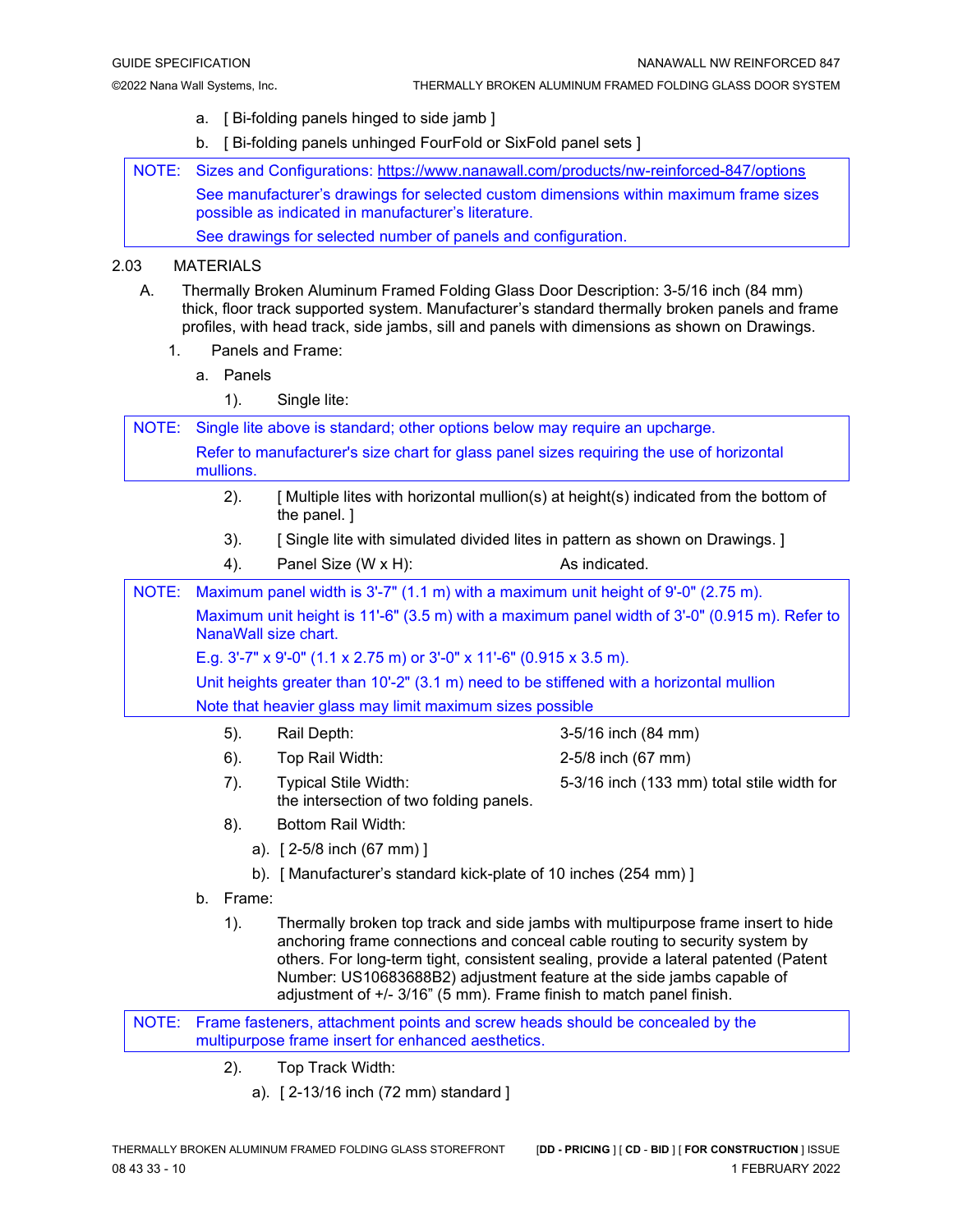- b). [ 3-7/8 inch (99 mm) anti-tilt feature for unhinged FourFold or SixFold panel set configurations ]
- 3). Side Jamb Width: 2 inch (51 mm)
- 4). Top Track and Side Jamb Depth: 3-5/16 inch (84 mm)

NOTE: Select from the following Sill types, edit to suit, and delete those not meeting project requirements.

Low profile saddle sill with UniverSILL® available for outswing units only.

- 5). Sill Type Extruded Aluminum:
	- a). [ Hybrid sill with high heel protector insert (thermally broken) ]
	- b). [ Low profile saddle sill ADA compliant with high heel protector insert (thermally broken) ]
	- c). [ Low profile saddle sill with UniverSILL® and high heel protector insert (thermally broken) ]
- 6). Sill Finish:
	- a). [ Clear anodized ]
	- b). [ Black anodized ]
- 
- 2. Aluminum Extrusion: AIMgSi0.5 alloy, 6063-T5 (F-22 European standard)
	- a. Thickness: 0.078 inch (2.0 mm) nominal b. Thermal Break: 1-15/16 inch (49 mm) wide specially designed and patented (Patent Number: US10550625B2) glass fiber reinforced (GFR) polyamide "Bionic Turtle®" for panels. Standard thermal break elsewhere.
- 3. Aluminum Finish:
	- a. Inside and Outside;
		- 1). [ Same (one-color) ]
		- 2). [ Different (two-tone) ]

NOTE: Select finish type below, edit to requirements and delete items not used.

- b. Anodized (AAMA 611):
	- 1). [ Clear ]
	- 2). [ Dark Bronze ]
- c. Powder Coat (AAMA 2604):
	- 1). Color as chosen from manufacturer's powder coating finish chart from
		- a). [ Manufacturer's standard selection of 50 colors matte. ]
		- b). [ Manufacturer's full RAL selection. ]
			- i. [ High Gloss ]
			- ii. [ Matte ]
		- c). [ Custom finish. ]
- B. Glass and Glazing:
	- 1. Safety Glazing: In compliance with ASTM C1036, ASTM C1048, ANSI Z97.1 and CPSC 16CFR 1201.

NOTE: Unlike wet glazing, NanaWall's standard dry glazing method helps reduce instances of seal failure.

2. Manufacturer's [ **tempered** ] [ **and** ] [ **laminated** ] glass lites in [ **double** ] [ **triple** ] insulated glazing units, dry glazed with glass stops on the inside.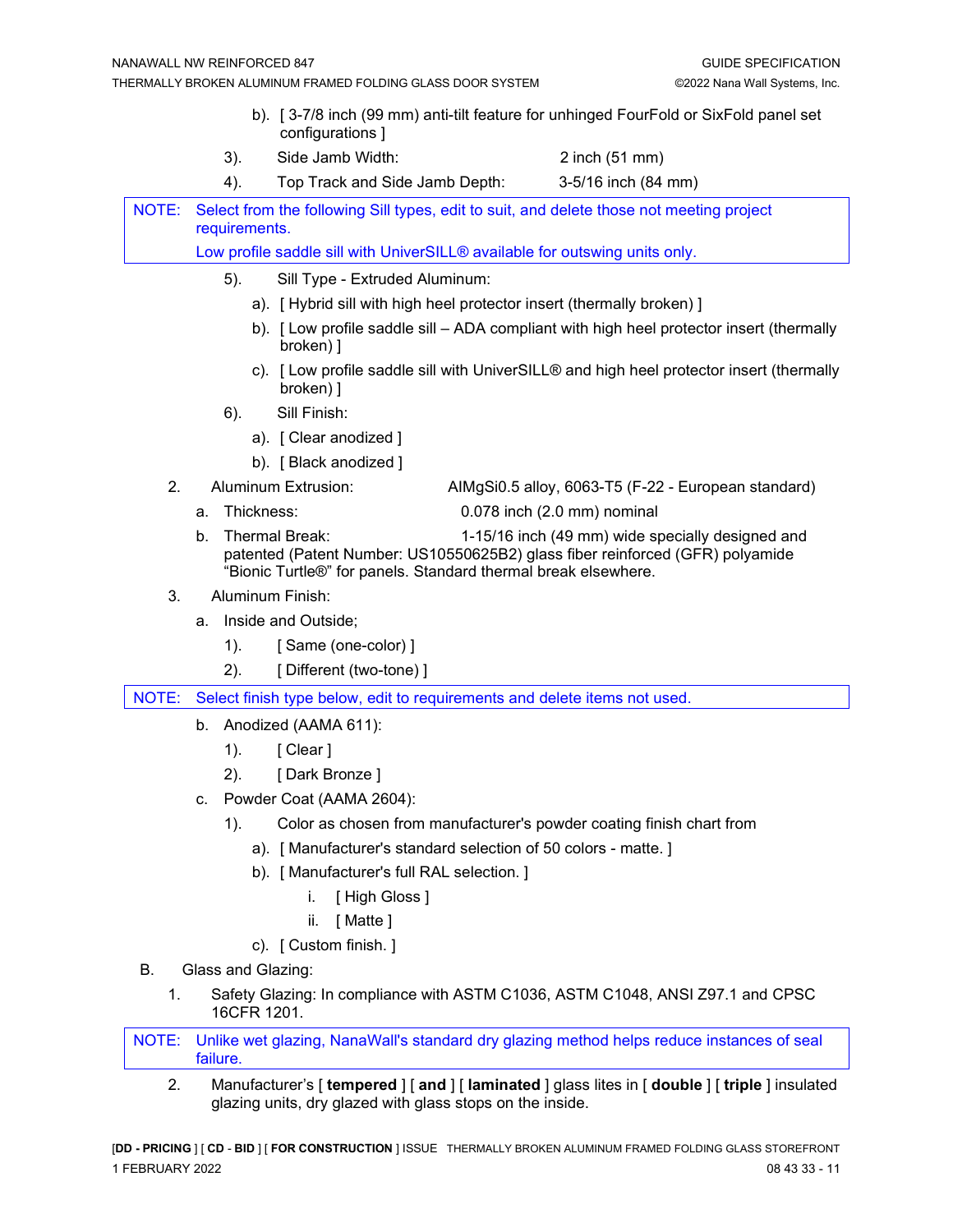|  | NOTE: Select and edit glass type(s) to meet building code, wind-load design, acoustic, bullet<br>resistant and/or security, and other project requirements with other glass available from<br>manufacturer. |
|--|-------------------------------------------------------------------------------------------------------------------------------------------------------------------------------------------------------------|
|  | Glass thickness from 7/8" (22 mm) to 2-7/16" (62 mm) possible. Note that heavier glass may<br>limit maximum sizes possible.                                                                                 |
|  | Custom layouts with horizontal mullions, simulated divided lites, inserts, and high bottom rails<br>are possible.                                                                                           |
|  | Contact NanaWall for availability of other commercial glass types.                                                                                                                                          |

- a. Insulated Glass Unit (IGU) Lites:
	- 1). Double IGU: 15/16 inch (24 mm)
	- 2). Triple IGU: 1-9/16 inch (40 mm)
- b. IGU Fill:
	- 1). Air filled
	- 2). [ Argon filled ]
- c. Glass Lite Type:
	- 1). Standard reduced iron

NOTE: Items below are options and may require an upcharge.

- 2). [ Low iron ]
- 3). [ Solar bronze ]
- 4). [ Solar gray ]
- 5). [ Bird safe ]
- d. Glass Spacers: Manufacturer's standard
	- 1). [ silver gray finish with capillary tubes ]
	- 2). [ black finish with capillary tubes ]
	- 3). [ silver gray finish without capillary tubes ]
	- 4). [ black finish without capillary tubes ]
- e. IGU Surface:
	- 1). Clear
	- 2). [ Low-E coating on # 2 surface of double IGU ]
	- 3).  $[Low-E coating on # 2 and # 4 surface of double  $|GU|$$
	- 4). [Low-E coating on # 2 and # 5 surface of triple IGU ]
- NOTE: "Alarmed Glazing" by others subparagraph below is an option.
	- 3. Alarmed Glazing: Connection wiring to alarm system, position monitoring, locking detection and notification systems such as glass-breakage sensors by others.
- C. Locking Hardware and Handles:

NOTE: Select one of the below Main Entry Panel paragraphs WITH or WITHOUT Swing Panels, deleting all others. Edit to suit project requirements.

- 1. Main Entry Panel(s) for Models WITH a [ **Pair of** ] Swing Panel: Provide manufacturer's [ **Standard lever handles** ] or [ **Lever handles with return** ] on the inside and outside, and a lockset with lockable latch, multi-point locking with a dead bolt and rods at the top and bottom on primary panel only.
	- a. Locking: Standard profile cylinder
	- b. Rods to be concealed and not edge mounted.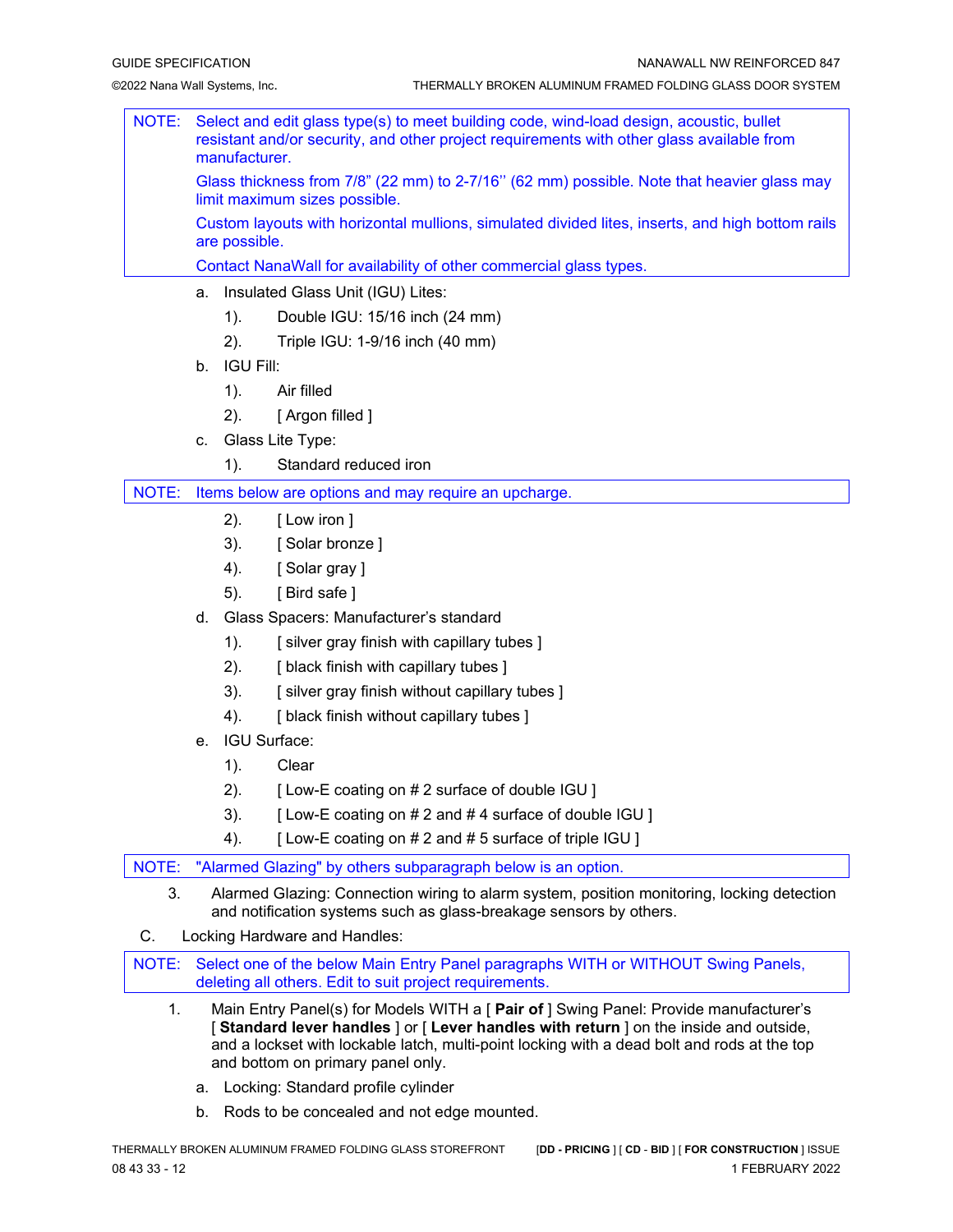- c. After turn of key or thumb-turn, depression of handles withdraws latch.
- d. Lifting of handles engages rods and turn of key or thumb-turn engages deadbolt and operates lock.
- e. Lever Handle Finish:
	- 1). Brushed satin stainless steel
	- 2). [ Black titanium stainless steel ]

NOTE: Handles above are standard; option below may require an upcharge.

- 3). [ Copper-nickel stainless steel antiviral and antimicrobial ]
- f. Lever Handle with Return Finish:
	- 1). Brushed satin stainless steel

NOTE: Handles above is standard; option below may require an upcharge.

- 2). [ Copper-nickel stainless steel antiviral and antimicrobial ]
- g. Secondary Swing Panel: Provide concealed two-point, edge locking.

NOTE: Other compatible lever handle styles and finishes are available from other suppliers.

- 2. Main Entry Panel: Provide manufacturer's standard flat handle on inside only with concealed two-point locking hardware operated by 180**°** turn of handle.
- NOTE: With the option above, the main entry panel is operable from inside only and that there is no latch.
	- 3. Main Entry Panel(s) for Models WITH a Swing Panel: No hardware or locking provided by manufacturer; Field installed panic device by Section 08 71 00 prepped for commercial application.
- NOTE: Structural test load results will not apply for locking devices by others.
	- a. Panic hardware:
		- 1). [ Von Duprin 33/35A Series Narrow Stile Rim Exit Device ]
		- 2). [ Von Duprin 98/99 Series Rim Exit Device ]
		- 3). [ DORMA 9700 Series Narrow Stile Rim Exit Device ]
	- 4. Pairs of Folding Panels: Concealed locking between folding panels operates with a 180**°** turn of flat handle. Standard is PowerLock- a pair of locking bolts to the top and to the bottom with approximately a 1 inch (24 mm) throw for maximum security engagement into the head and floor track. Locking rods with standard polyamide end caps at the top and bottom. Face applied flush bolt locking NOT acceptable.
		- a. Flat Handle Finish:
			- 1). Brushed satin stainless steel
			- 2). [ Black titanium stainless steel ]

NOTE: Handles above are standard; option below may require an upcharge.

- 3). [ Copper- nickel stainless steel antiviral and antimicrobial ]
- 5. Handle Height: 41-3/8 inch (105 cm) centered from bottom of panel or as otherwise indicated.
- 6. Additional profile cylinders to be [ **Keyed alike.** ] [ **Keyed differently.** ]
- 7. Burglary Resistance to be [ **Standard.** ] [ **Class RC2/ RC2N certified.** ]
- 8. Panel Catch: panel catch to hold swing panel to adjacent folding panel to prevent incorrect operation when moving the panel.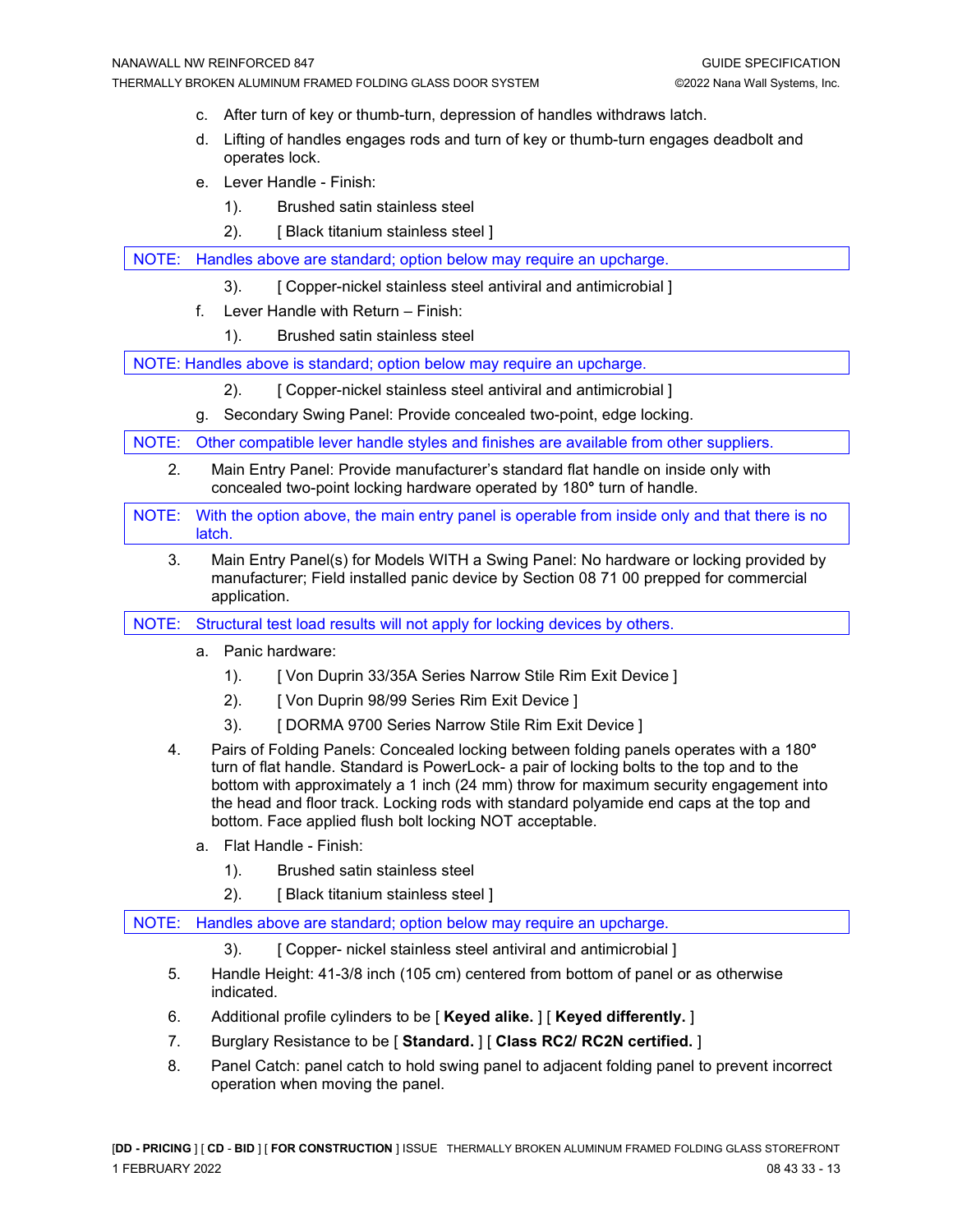- D. Sliding-Folding Hardware: Provide manufacturer's standard combination sliding and folding hardware with top and bottom tracks and threshold. All running carriages to be with sealed, self-lubricating, double ball bearing multi-rollers. Surface mounted hinges and running carriages NOT acceptable.
	- 1. Lower Running Carriage Carrying Capacity: 240 lb. (110 kg). Lower running carriage provided with two vertical stainless-steel wheels with double row of ball bearings and two horizontal polyamide wheels.

NOTE: Weight of panels borne by the bottom of the guide channel in the sill is NOT acceptable.

- 2. Vertical wheels with Gothic arch feature to ride on top of stainless-steel guide track covers over the full length of the sill track.
- 3. Upper guide carriage with two horizontal polyamide guiding wheels. For configurations with pairs of panels that can slide left or right, additional concealed, additional vertical tilt protection hardware.
- 4. Hinges and Rollers: [ **Clear** ] [ **Black** ] anodized aluminum with stainless steel security hinge pins and set-screws. Concealed panel alignment with a tight seal through the patented (Patent Number: US10711510B2) TwinX mechanism reinforced between panels. Double ball bearing stainless-steel wheel rollers match hinge finish.
- 5. Spring-Loaded Pull Handle: For outswing units with larger panel sizes, a spring-loaded pull handle is supplied for ease of closing the system. The pull handle is located above the flat handle. When not in use, the handle lays flat against the adjacent panel and is supplied with bumpers to avoid metal to metal contact. Handles are stainless steel with the attachment to coordinate the hinge hardware of the system.
	- a. Pull Handle Finish:
		- 1). Silver stainless steel
		- 2). [ Black titanium stainless steel ]
- 6. Weather stripping: Manufacturer's double layer EPDM between panels and EPDM gasket, Q-Ion gasket, or brush seal between panel and frame, or brush seals with a two-layer fiberglass reinforced polyamide fin attached at both inner and outer edge of bottom of door panels with a recessed sill or on frame for sealing between panels and between panel and frame.

NOTE: The manufacturer's weather stripping is determined at the factory by the direction of swing, the panel configuration, the type of locking and the type of sill.

- 7. UniverSILL®: For outswing low profile saddle sill, UniverSILL sill adaptor is available for additional air and water performance when needed.
- E. Fasteners: Installation plates for connecting frame components made of stainless steel with sealing cushion to avoid thermal conductivity.

#### 2.04 FABRICATION

- A. Folding Glass Wall: Extruded aluminum frame and panel profiles, corner connectors and hinges, sliding and folding hardware, locking hardware and handles, glass and glazing and weather stripping.
	- 1. Each unit factory pre-assembled and shipped with complete system components, installation mounting plates, and installation instructions.
	- 2. Exposed work to be carefully matched to produce continuity of line and design with all joints.
	- 3. No raw edges visible at joints.

#### 2.05 ACCESSORIES

A. **Insect Screen**: Fully retractable non-pleated screen made of ultra-strong, UV resistant fiberglass mesh housed in a single cartridge riding on a single track.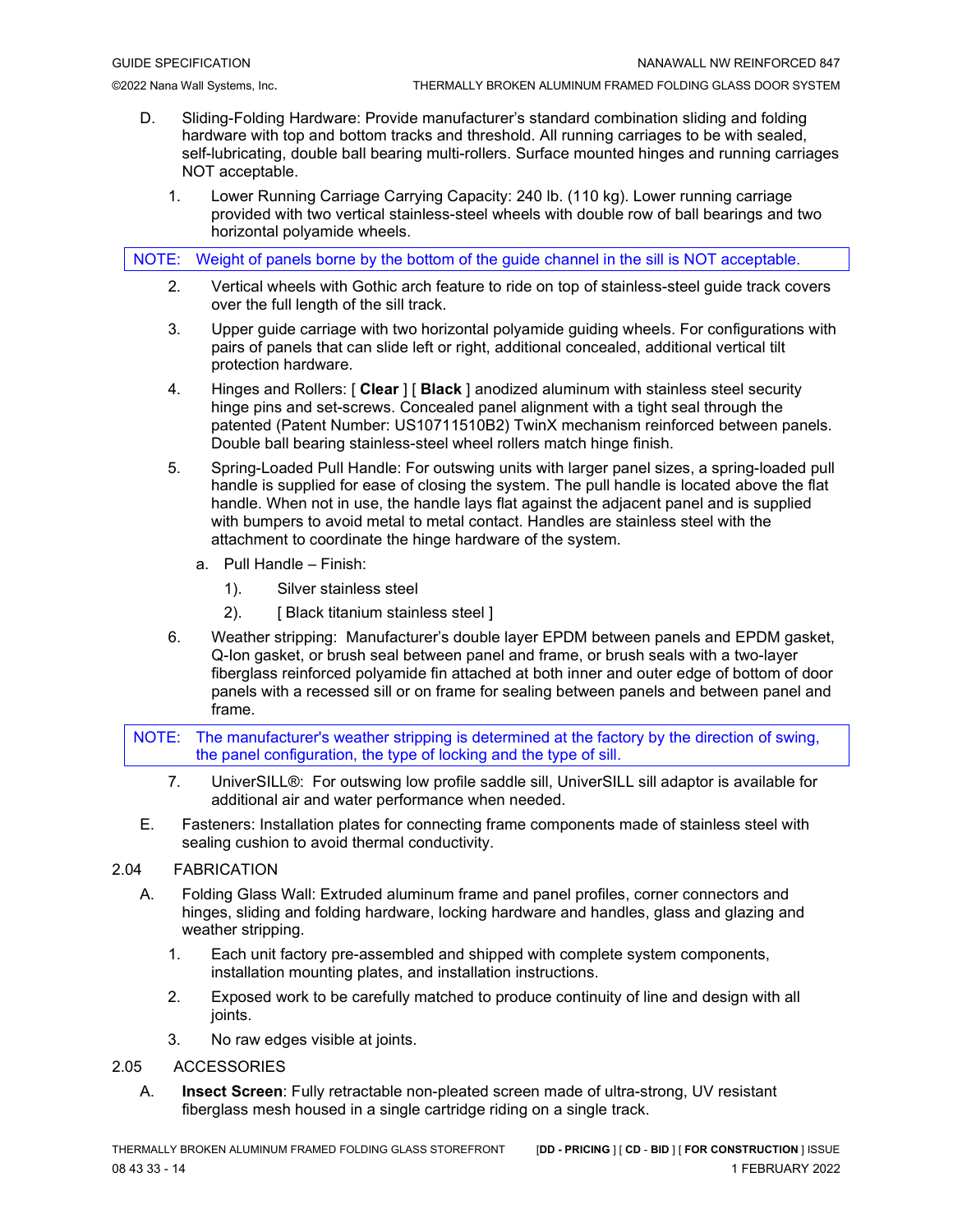#### 1. Basis-of-Design Product by Manufacturer: **The Horizon** by **Wizard Industries, Inc**.

**WIZARD INDUSTRIES, INC.** 4263 Phillips Ave, Burnaby, BC, Canada V5A 2X4 Toll Free: (888) 949-3667 Telephone: (604) 299-8878 Fax: (604) 299-4496 Email: [sales@wizardindustries.com](mailto:sales@wizardindustries.com) <https://www.wizardscreens.com/>

#### **PART 3 EXECUTION**

#### 3.01 EXAMINATION

- A. Examination and Acceptance of Conditions per Section 01 70 00 and as follows:
	- 1. Carefully examine rough openings with Installer present, for compliance with requirements affecting Work performance.
		- a. Examine surfaces of openings and verify dimensions; verify rough openings are level, plumb, and square with no unevenness, bowing, or bumps on the floor; and other conditions as required by the manufacturer for readiness to receive Work.
		- b. Verify structural integrity of the header for deflection with live and dead loads limited to the lesser of L/720 of the span or 1/4 inch (6 mm). Provide structural support for lateral loads, and both wind load and eccentric load when the panels are stacked open.

NOTE: Prior to installing NanaWall, it is recommended that all building dead loads be applied to the header. Allow a reasonable amount of time for the dead load's effect on the header; only then can the building's live load be used to meet the above requirements of L/720 or 1/4 inch (6 mm). If this is not done, both dead and live loads need to be considered.

2. Proceed with installation only after unsatisfactory conditions have been corrected.

#### 3.02 INSTALLATION

- A. General: Install Folding Glass Door system in accordance with the Drawings, approved submittals, manufacturer's recommendations, and installation instructions, and as follows:
	- 1. Properly flash, waterproof and seal around opening perimeter.
	- 2. Securely attach anchorage devices to rigidly fit frame in place, level, straight, plumb and square. Install frame in proper elevation, plane and location, and in proper alignment with other work.
	- 3. When lower track is designed to drain, provide connections to allow for drainage.
	- 4. Install panels, handles, lockset, screens, and other accessories in accordance with manufacturer's recommendations and instructions.

#### 3.03 FIELD QUALITY CONTROL

- A. Field Tests and Inspections per Section 01 40 00 of the following:
	- 1. Verify the Folding Glass Door system operates and functions properly. Adjust hardware for proper operation.
- B. Non-Conforming Work: Repair or replace non-conforming work as directed by the Architect; see General and Supplementary Conditions, and Division 01, General Requirements.

#### 3.04 CLEANING AND PROTECTION

A. Keep units closed and protect Folding Glass Door installation against damage from construction activities.